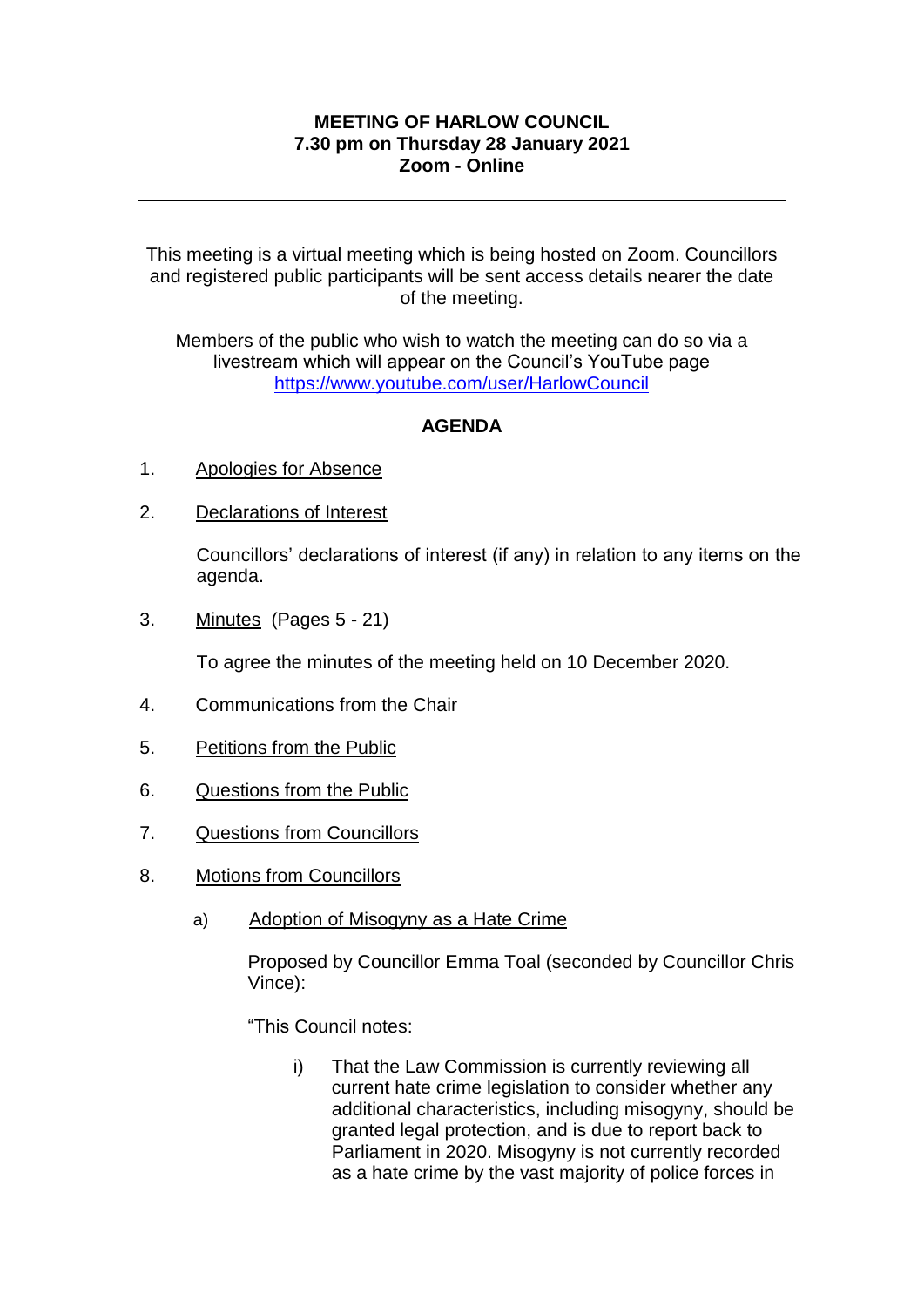the UK, outside of a handful of trial areas.

- ii) That this review was thanks to the work of Stella Creasy and her campaign to have misogyny classified as a hate crime - which her amendment to the Voyeurism (Offences) (No.2) Bill, or Upskirting Bill would have secured – alongside groups such as Citizens UK, HOPE Not Hate, Southall Black Sisters, Tell MAMA UK, and the Fawcett Society.
- iii) That like women and girls across the country our residents suffer harassment and abuse every single day. A YouGov national survey in 2016 showed that 85% of women aged 18-24 were subjected to sexual harassment in public.
- iv) The adoption of misogyny as a hate crime was successfully implemented in Nottingham, where analysis showed an increase in reporting as well as an increase in the use of wider services. It also showed the vast majority of local people wanted the scheme to continue.
- v) Studies have shown that the intersectional nature of discrimination means that women with additional protected characteristics, such as those who are BAME, disabled or LGBT+, are even more likely to experience harassment, discrimination and abuse.

The Council resolves:

- i) To make a submission to the Law Commission's Consultation at the earliest opportunity in favour of strengthening hate crime legislation and making misogyny a hate crime.
- ii) To call on the Government to listen to the lived experience of women and girls across our country and to urgently act on any recommendations the commission makes to strengthen the law on hate crime, and to reform legislation around harassment to recognise as an offence a 'course of conduct' which targets women and girls in their community.
- iii) To call on the Government to provide the resource and funding for police forces across the UK to effectively tackle harassment, misogyny and domestic abuse.

To call on Essex Police to record harassment of women as a hate crime, following successful trials in Nottingham and elsewhere."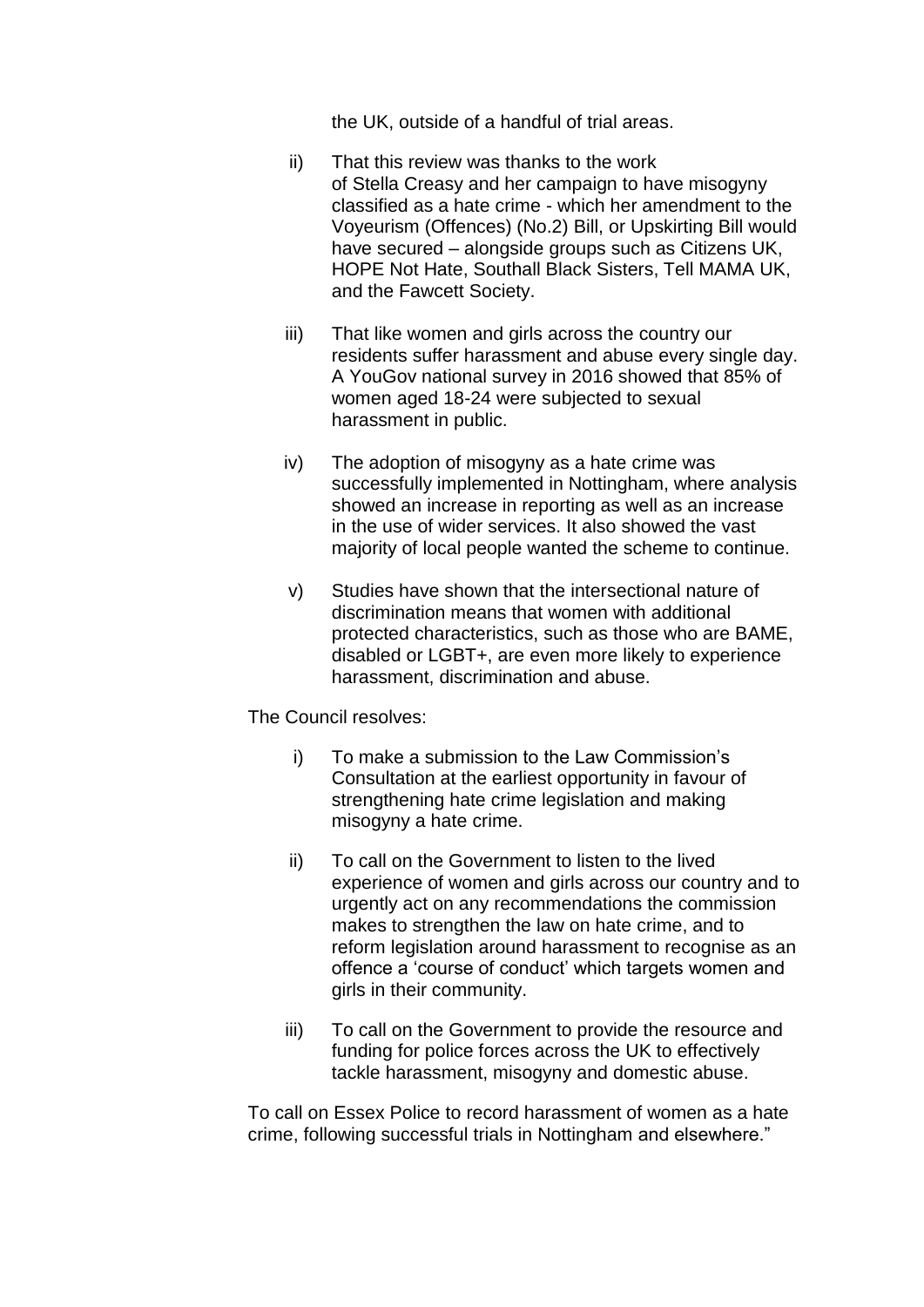### 9. References from Cabinet and Committees

- a) Referral from Cabinet Corporate Plan (to follow)
- b) Referral from Cabinet Medium Term Financial Strategy 2021/22 2023/24 (to follow)
- c) Referral from Cabinet General Fund Budget 2021/22 (to follow)
- d) Referral from Cabinet Housing Revenue Account Budget 2021/22 (to follow)
- e) Referral from Cabinet Capital and Treasury Report 2021 (to follow)
- f) Referral from Cabinet Capital Programmes 2020/21 2022/23 (to follow)
- g) Referral from Licensing Committee New Department for Transport Statutory Vehicle and Private Hire Standards Action Plan (Pages 22 - 84)

The Licensing Committee recommend to Full Council the adoption of the policy changes set out at recommendation items 9-16 in the main agenda report under the heading in the report below; Group B – Policy Change Can be Recommended at This Time and recommendation items A and B for DFT standard 13 in the supplementary agenda report.

#### 10. Reports from Officers

- a) Appointment to Committees, Sub Committees and Panels of the Council and their Chair and Vice Chair (Pages 85 - 86)
- b) Nominations for Appointment of Council Representatives on Outside Bodies (Pages 87 - 88)

## 11. Minutes of Cabinet and Committee Meetings

To note the following Cabinet and Committee minutes:

- a) Minutes of meeting Thursday, 3 December 2020 of Cabinet (Pages 89 - 97)
- b) Minutes of meeting Wednesday, 9 December 2020 of Development Management Committee (Pages 98 - 102)
- c) Minutes of meeting Wednesday, 16 December 2020 of Development Management Committee (Pages 103 - 106)